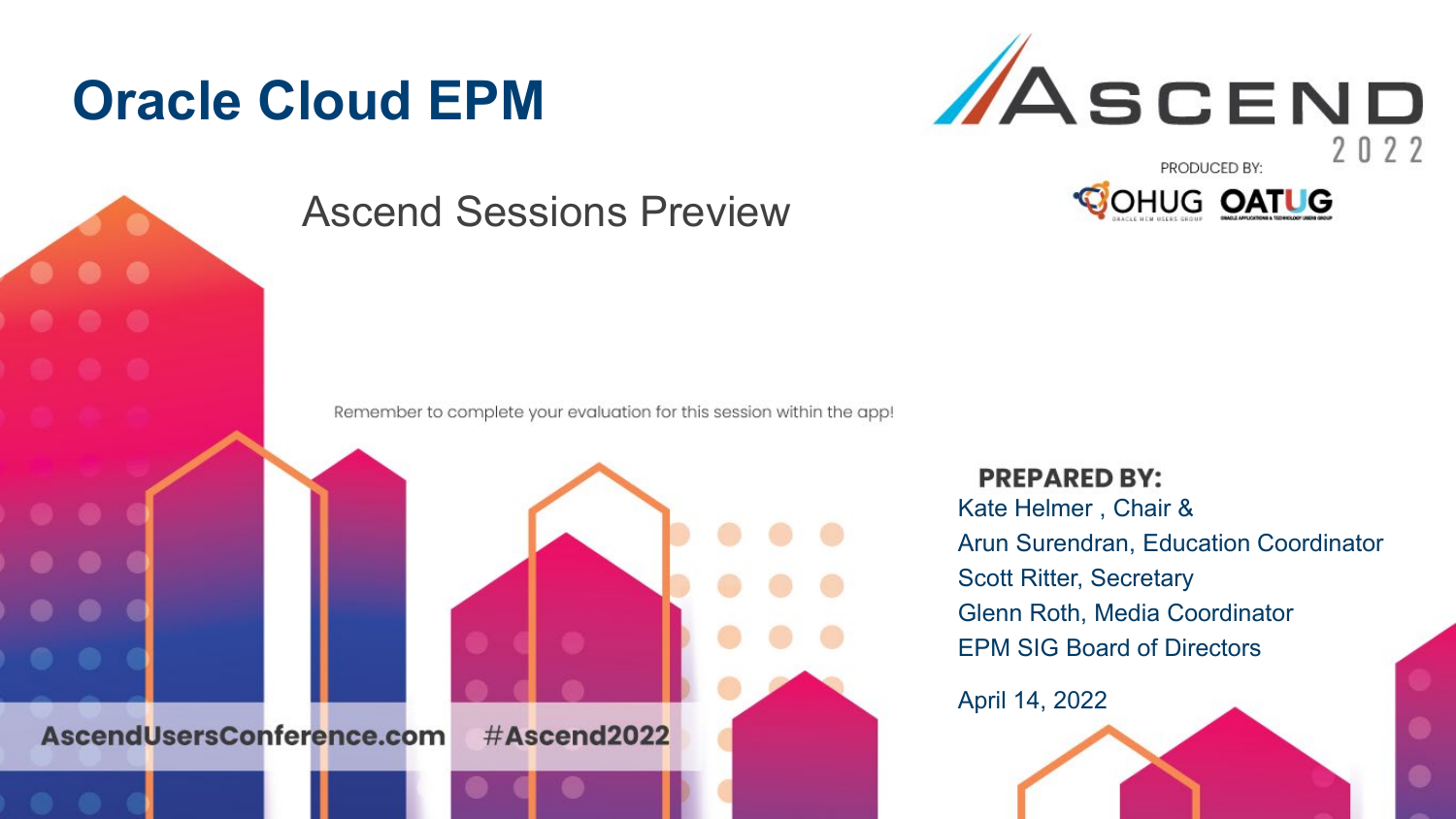



New Conference for OATUG and OHUG members!

The **#Ascend2022** Conference will be hosted at the ARIA Resort in Las Vegas, June 12-15 2022! (Replacing Collaborate)

In-person and virtual options available: learn more at <https://ascendusersconference.com/>

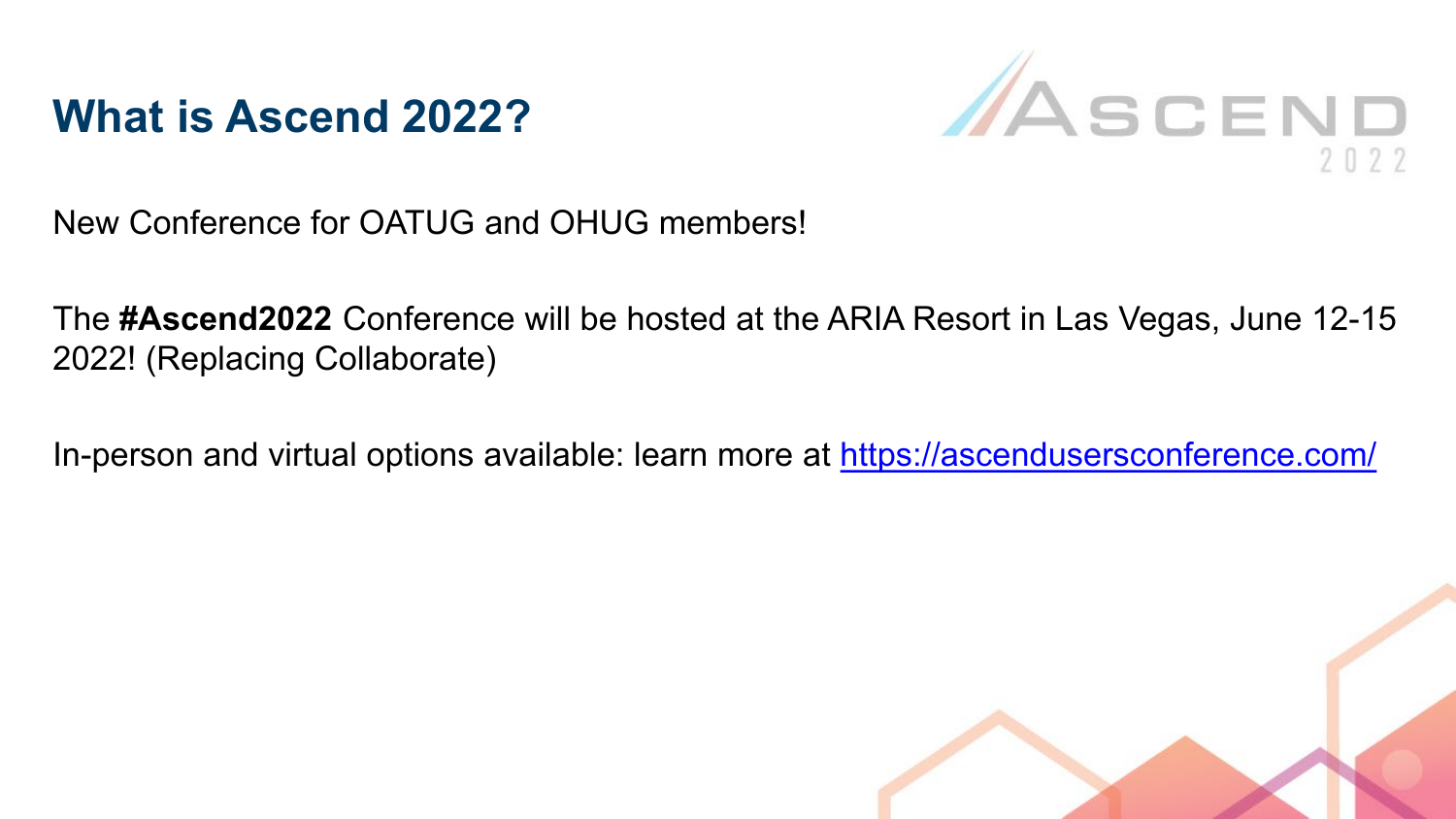#### **What is EPM?**



#### **Enterprise Performance Management**

- is the process of monitoring performance across the enterprise with the goal of improving business performance.
- Consolidation & Close
- Plan & Forecast
- Long-range plan
- Allocations & Profitability
- **Reporting**
- Enterprise Data (MDM)

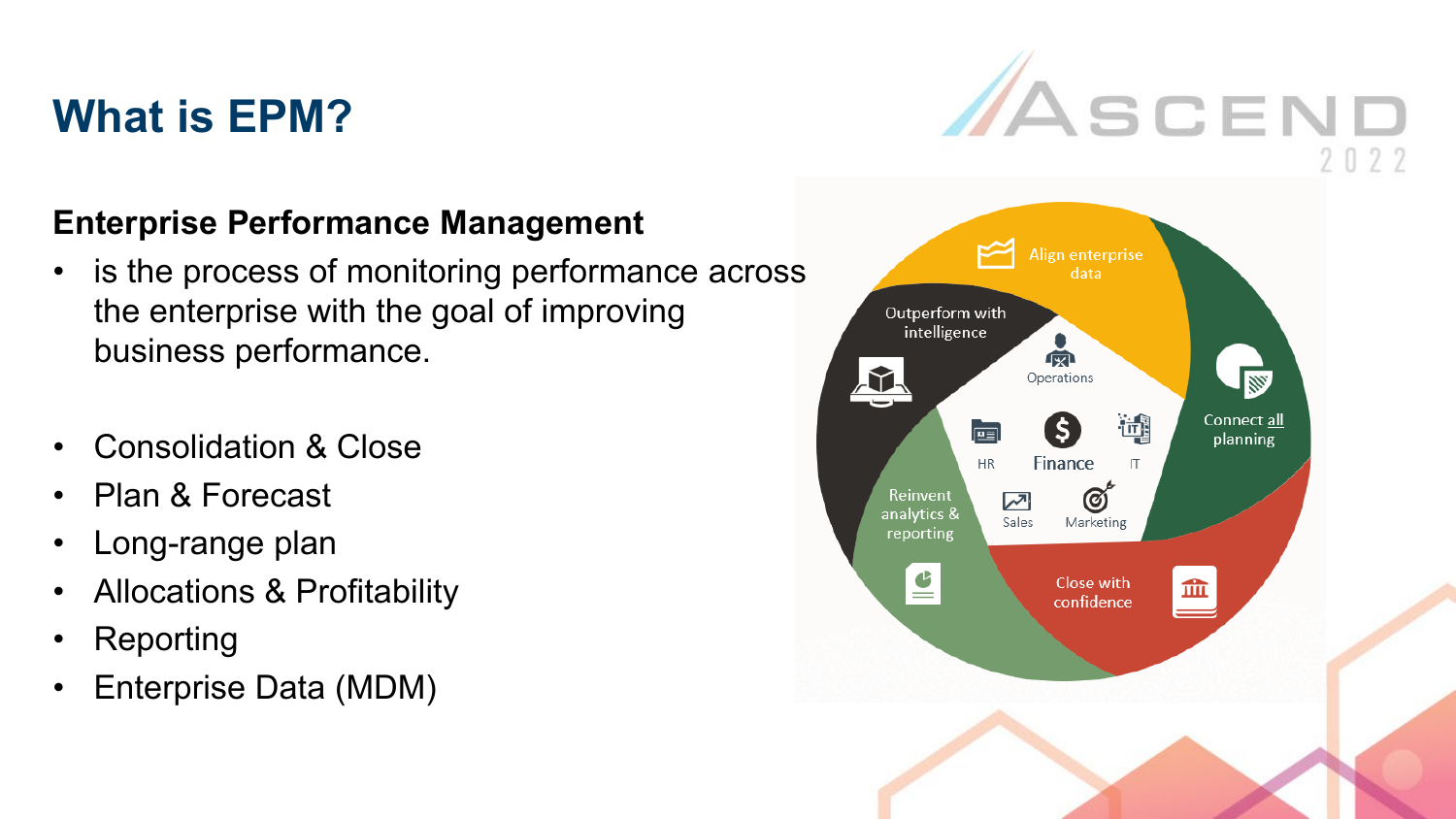#### **What is the Oracle EPM SIG?**



- **We share knowledge and resources with the EPM community through:**
	- Webinars. We love showcasing vendors, partners and customers.
		- Want to host a webinar through the SIG? Contact us!
	- In-person and online events! Like Ascend22 & EPM Week (coming in August 2022)
	- Blog posts and social media
- **Facilitate networking and connectivity!**
	- Networking events during conferences
	- Helping you build your Oracle network virtually
	- Giving you resources to build your career!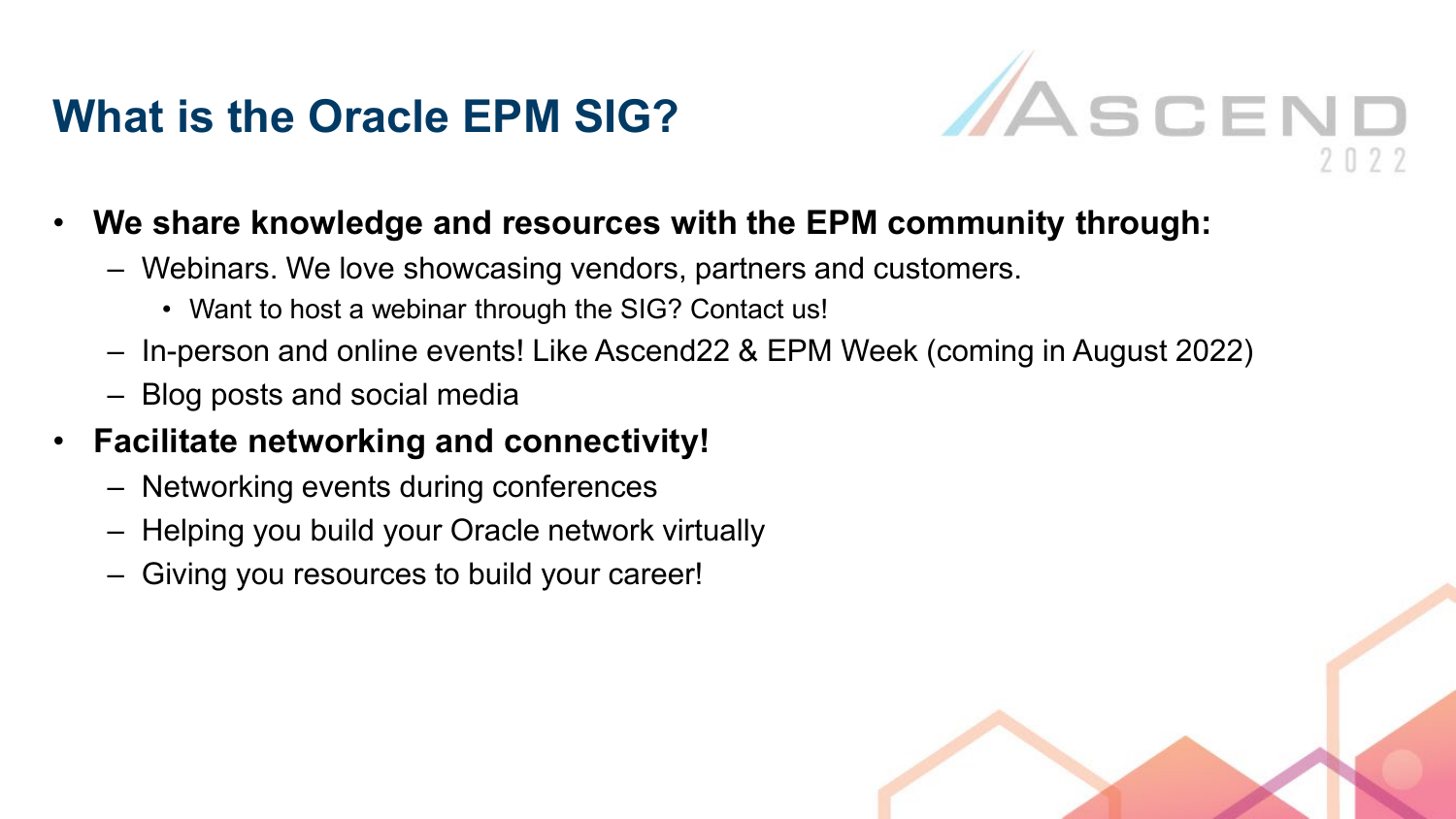## Your Oracle EPM SIG Board of Directors **//ASCEND**



**Kate Helmer Chair**



**Scott Ritter Secretary**



**Linda Thiel Co-Chair**



**Glenn Roth Media Coordinator**



2022

**Arun Raj Education Coordinator**



**Azmat Bhatti Communications Chair**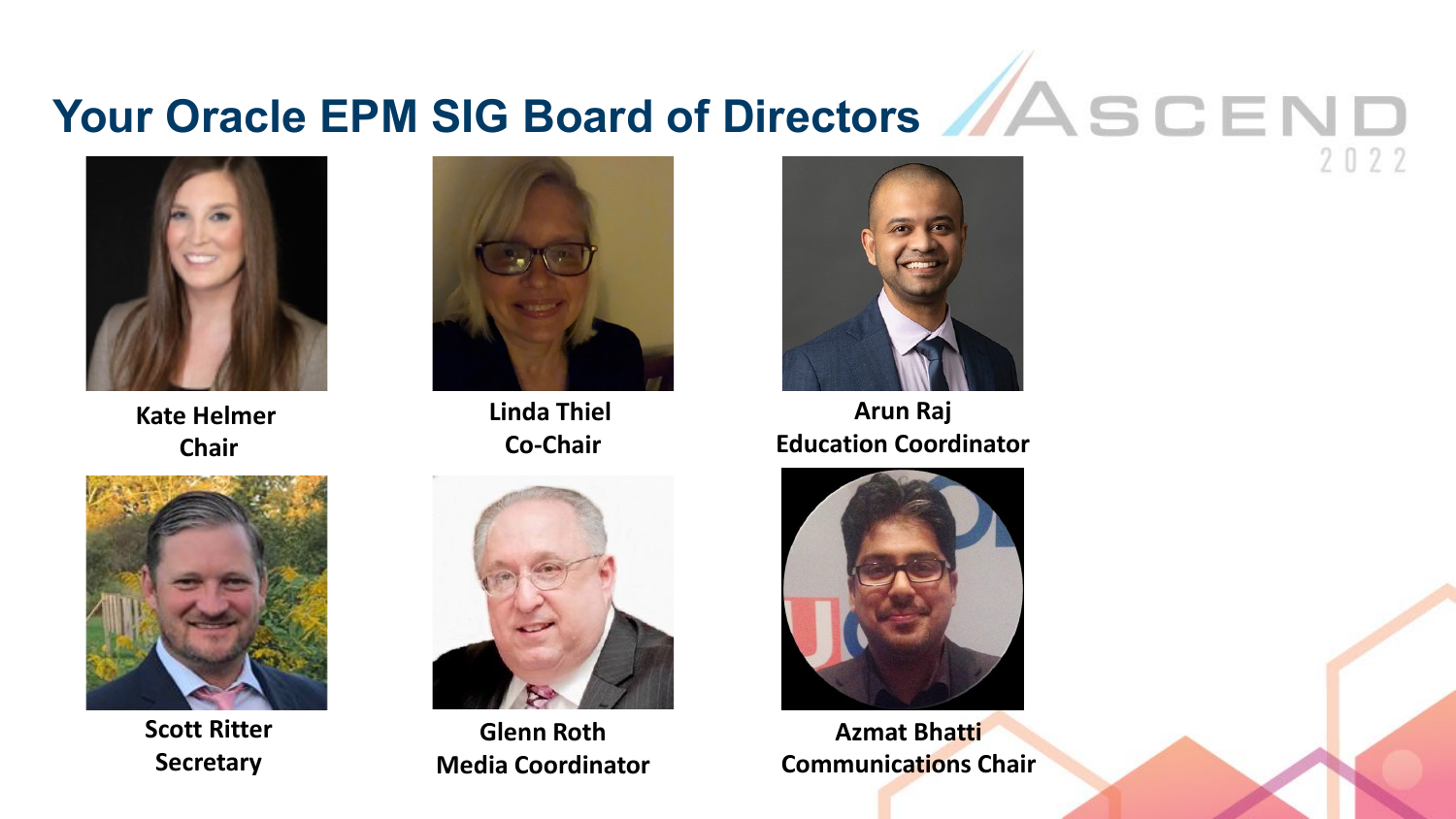### **Kate Helmer, Chair**



- Based in Dallas, TX
- Kate Helmer is an Oracle ACE and has been a member of the Hyperion community for over a decade
- She is a Senior Director at Huron Consulting Group in their Oracle Digital practice
- She gives back to the Oracle community via her blog and is a frequent presenter at various Oracle conferences
- She was formerly the Education Coordinator on the Hyperion/Oracle EPM SIG Board of Directors
- You can find Kate's blog at [www.hyperionbarbie.com](http://www.hyperionbarbie.com/) and follow her twitter at @hyperionbarbie
- Married & a dog mom to Harvey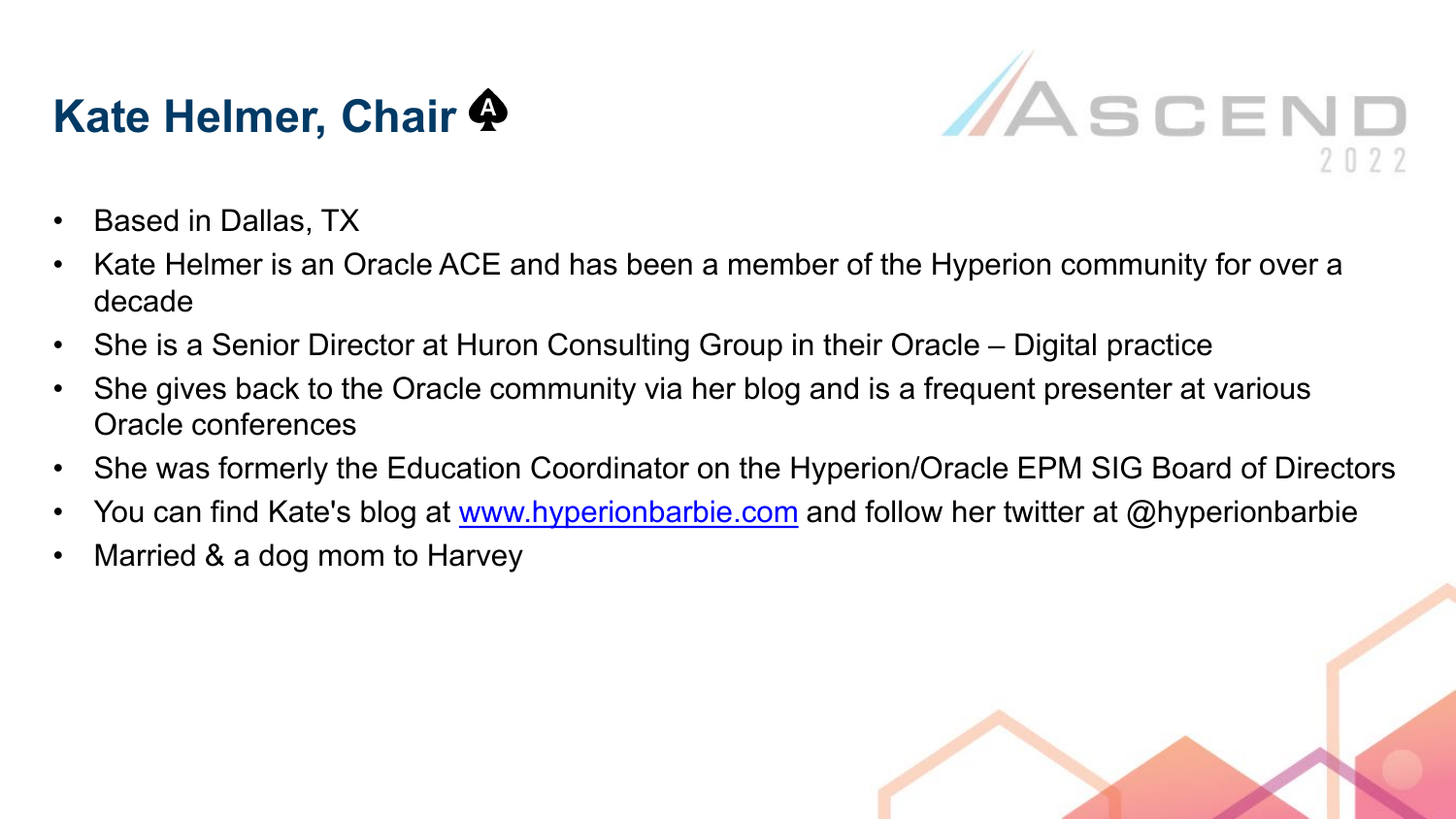#### **Scott Ritter, Secretary**



- Scott is a Practice Lead for MindStream Analytics.
- He focuses on administration and support as well as education of users within the EPM/Hyperion product stack.
- He began his career in accounting and transitioned to the technology consulting space where he has worked with Hyperion products for over 13 years.
- He looks forward to providing a new perspective to the SIG with a focus on product use and efficiency.
- I'm a lover of skiing, squash, wine, and anything golf!

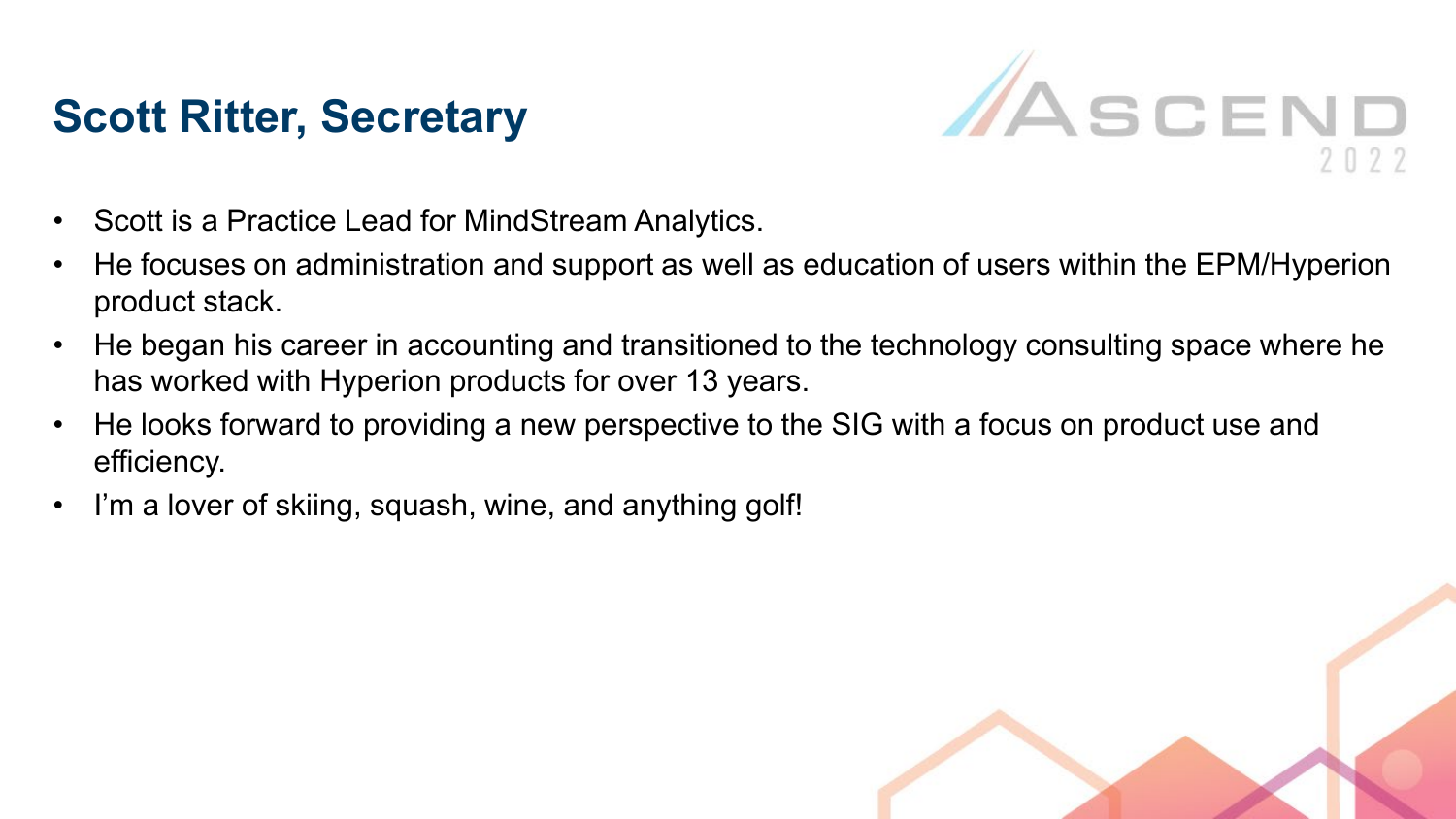#### **Arun Raj, Education Coordinator**



- Arun is a Manager at Deloitte Canada
- Arun started his career as an ERP Technical consultant and has been working in Oracle EPM space since 2015. He loves working on both ERP and EPM
- He gives back to the Oracle community via his blogs, YouTube channel and occasional free weekend sessions on EPM / ERP related topics.
- Links to Arun's blogs and YouTube Channel
	- [www.quest4apps.com](http://www.quest4apps.com/)
	- watch his YouTube Videos at <https://www.youtube.com/c/ArunRajTutorials>
	- Read his articles on Medium at<https://arun-raj.medium.com/>
- Follow him on Twitter @sarunraj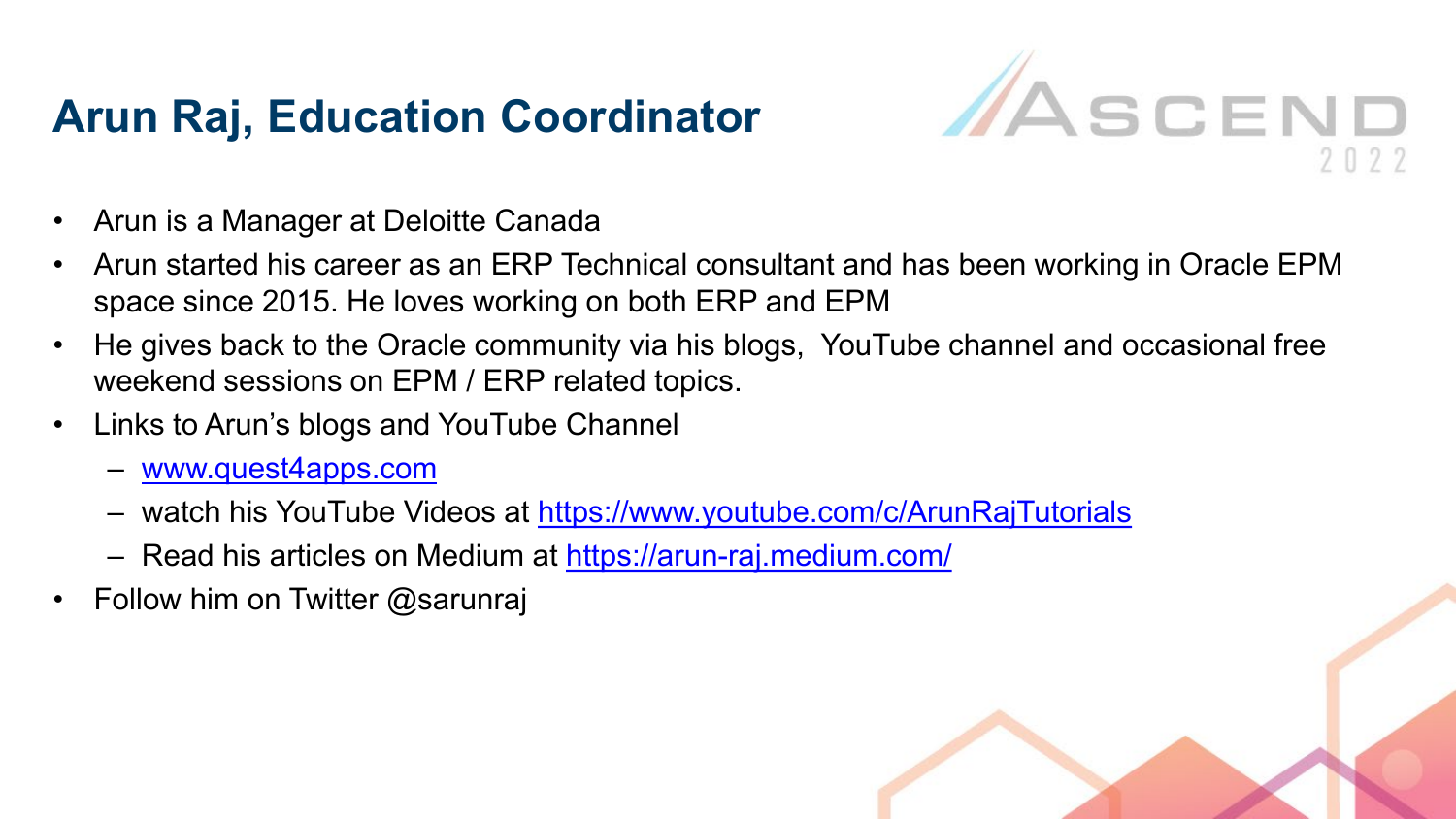#### **Glenn Roth, Media Coordinator**



- Glenn leads the Oracle Cloud Budgeting effort in Deloitte's Government and Public Services (GPS) Enterprise Performance practice.
- He possesses more than 25 years of experience in public sector budgeting.
- He has delivered over 75 Hyperion and EPM Cloud projects, without a failure, on-time and to high-quality standards across Federal, State, Local and Higher ED clients.
- Glenn has held C-level positions as Chief Financial Officer and Chief Information Officer with several government agencies, directing high profile government projects and initiatives to optimize performance, improve efficiency, enhance public funds accountability, and strengthen automated financial management policies and systems.
- Glenn has worked within the Hyperion/Oracle EPM space for more than 20 years.
- Glenn is excited to be a part of the Oracle EPM Board where he can contribute new ideas and help others in their journey to the cloud.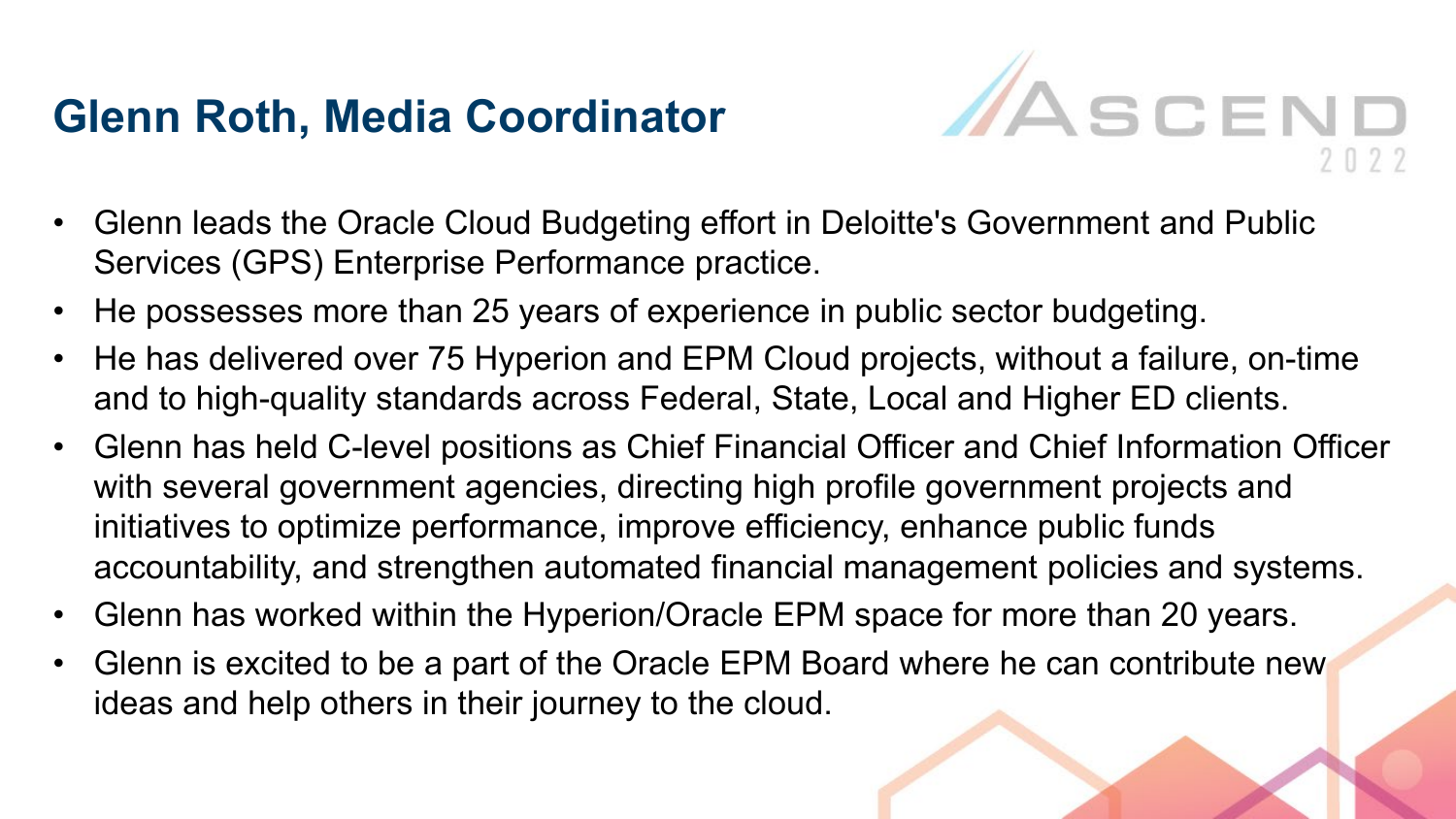#### **Upcoming EPM Webinars**



Please join us for our upcoming webinars in May:

- **Oracle EPM 101 Back to Basics: Planning & Budgeting**
	- Scott Ritter, Mindstream Analytics & EPM SIG Board Member
	- $-$  May 11<sup>th</sup> 2022

#### • **Close with Confidence**

- Aaron Kahn, Oracle
- $-$  May 26<sup>th</sup> 2022

#### **Registration details coming soon!**

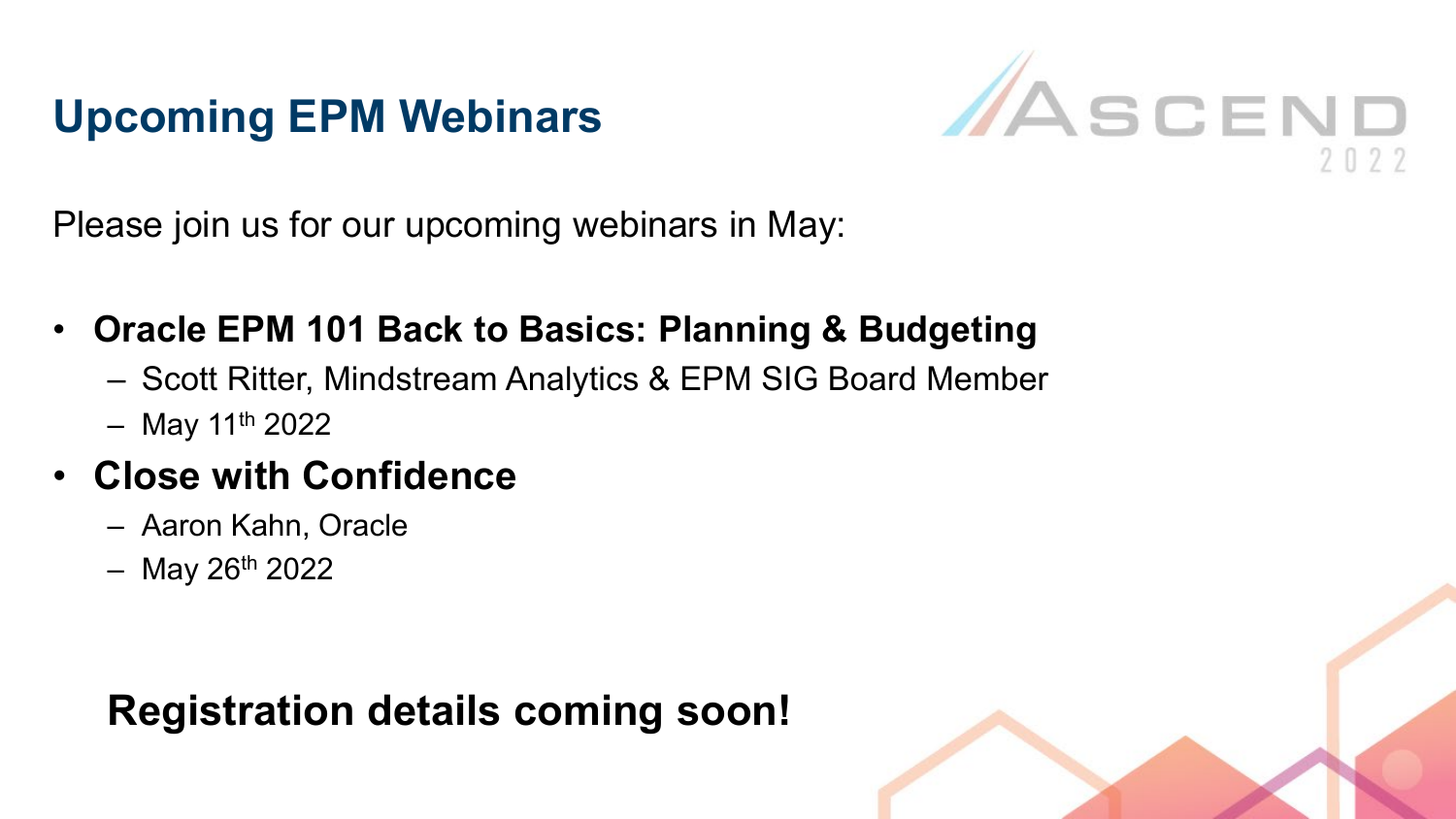#### **EPM Content at #Ascend22**



- Begins Sunday, June 12 thru Wednesday, June 15
- **12+ Sessions focused on Oracle EPM Cloud, including:**
	- 4 Oracle-Led Roadmap Sessions
	- 1 EPM Expert Panel
	- Sessions on:
		- Oracle Planning & Budgeting
		- Supply Chain Planning
		- Oracle Financial Consolidation & Close
		- Enterprise Data Management (MDM)
		- Narrative Reporting
		- Profitability & Allocations

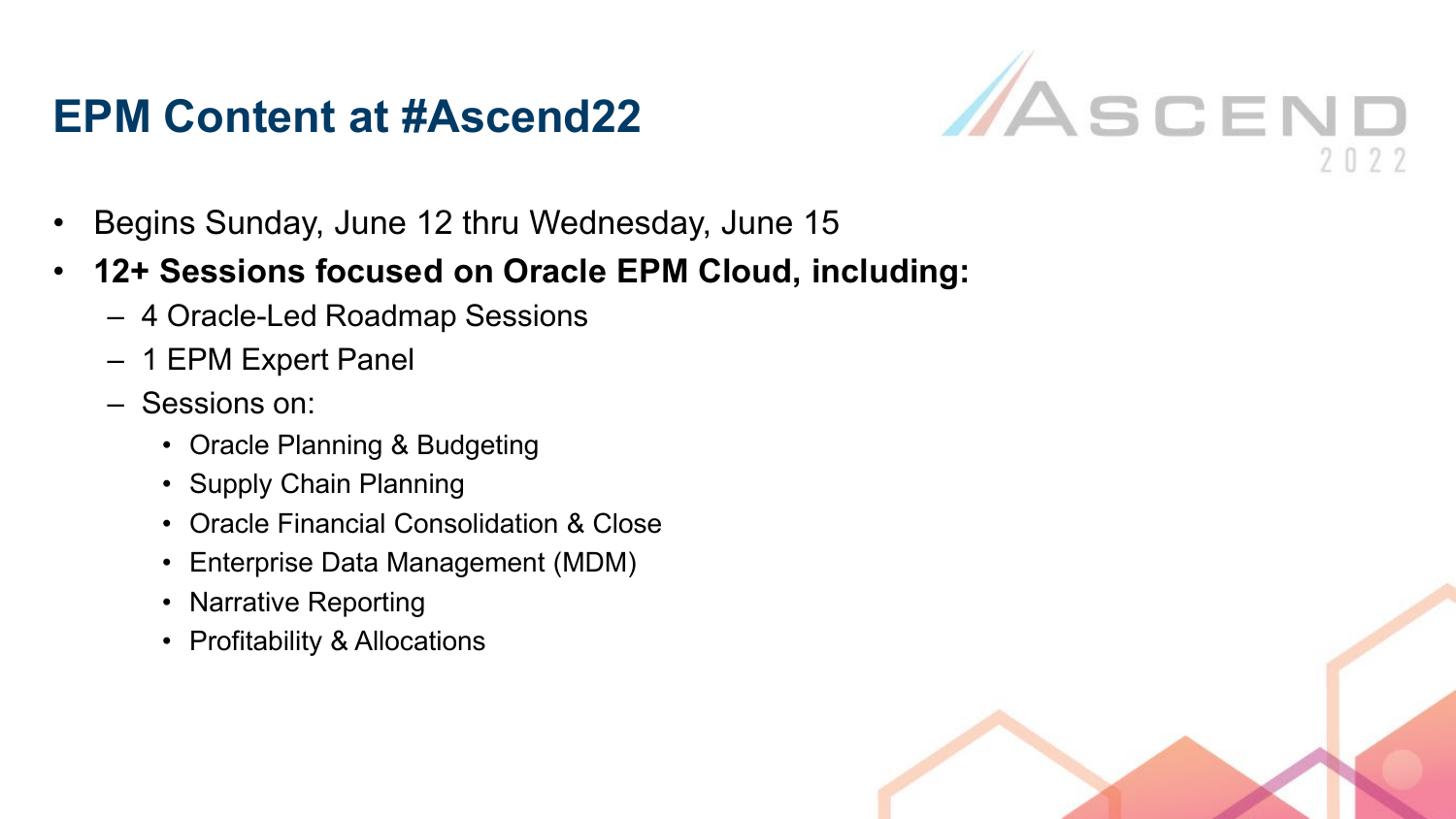#### **Day 1 Sessions, Sunday June 12**

- 3:45 PM
- Taking the Plunge Using Narrative Reporting for Redevelopment Agency's Annual Financial Statements

**ASCEND** 

 $2022$ 

• Presenter: Evelyn Hamilton, City of Las Vegas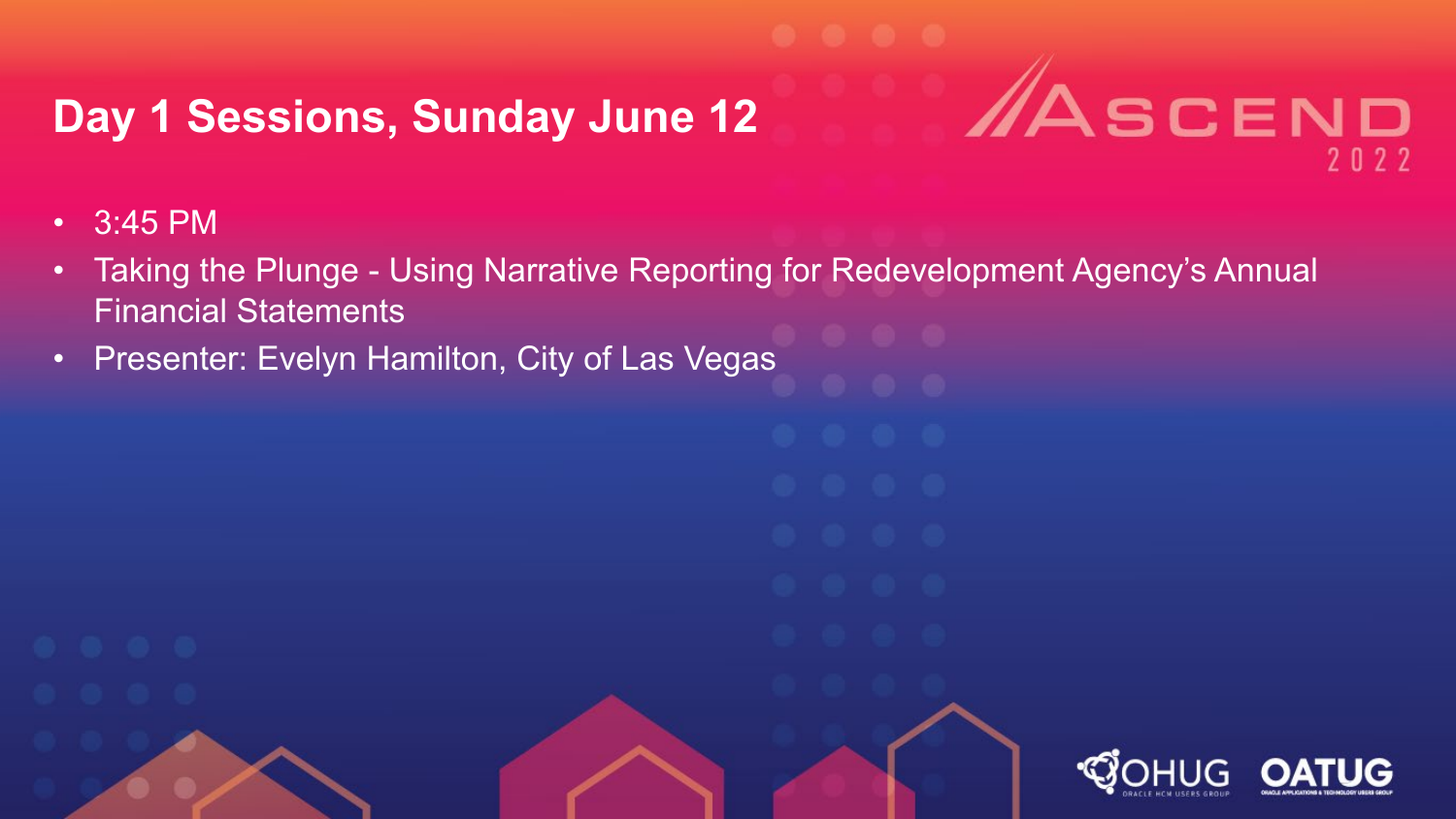#### **Day 2 Sessions, Monday June 13**



- 10:00 AM
- Oracle EPM Strategy and Roadmap
- Presenter: Al Marciante, ORACLE
- $11:15$  AM
- Oracle Enterprise Data Management Cloud
- Presenter: Rahul Kamath, ORACLE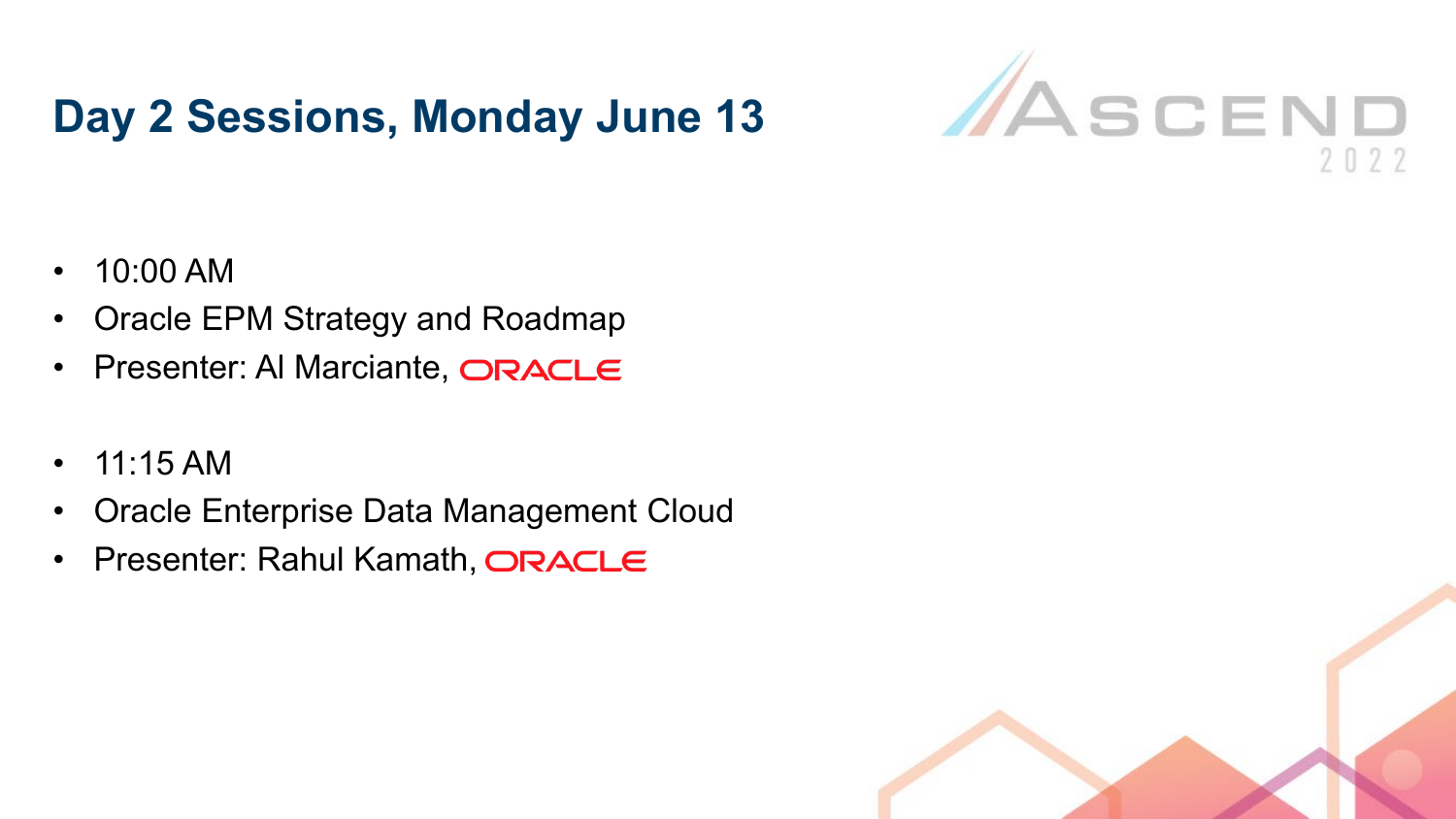#### **Day 2 Sessions, Monday June 13 (2)**



- Monday, June 13, 2022 2:00 PM
- Open Your Oracle Enterprise Data Management Solution and Bring MDM to All!
- Presenter:  $\clubsuit$  Kate Helmer, Huron
- Monday, June 13, 2022 4:00 PM
- Eliminating Supply Chain Latency by Integrating EPM and Oracle SCP
- Presenter:  $\spadesuit$  Vatsal Gaokar, Alithya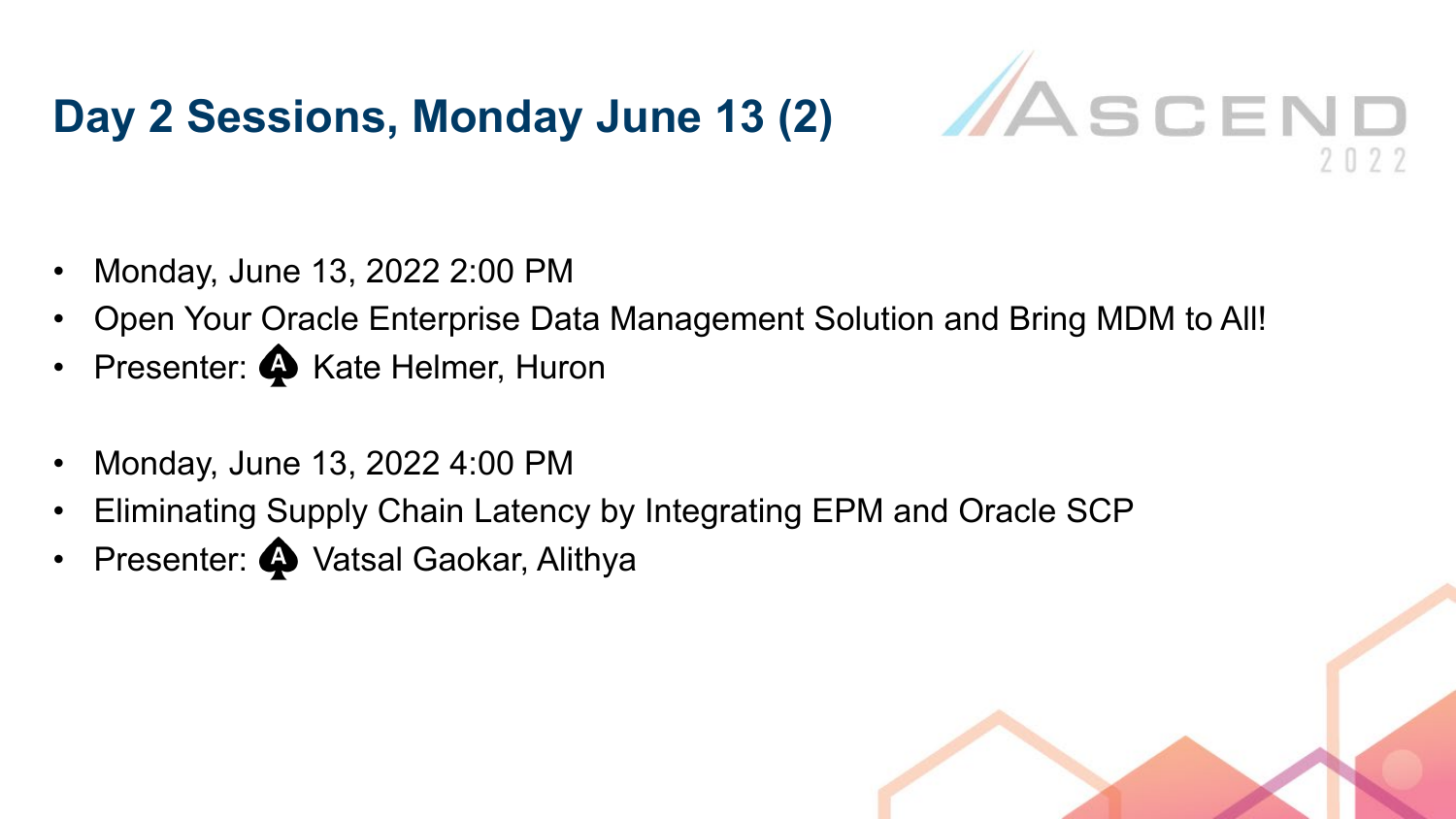#### **Day 3 Sessions: Tuesday, June 14**

**ASCEND** 

2022

- 10:00 AM
- Connected Financial Close with Cloud EPM
- Presenter: Rich Wilke, ORACLE
- 11:15 AM
- Connected Planning for the Enterprise with Cloud EPM
- Presenter: Mark Rinaldi, ORACLE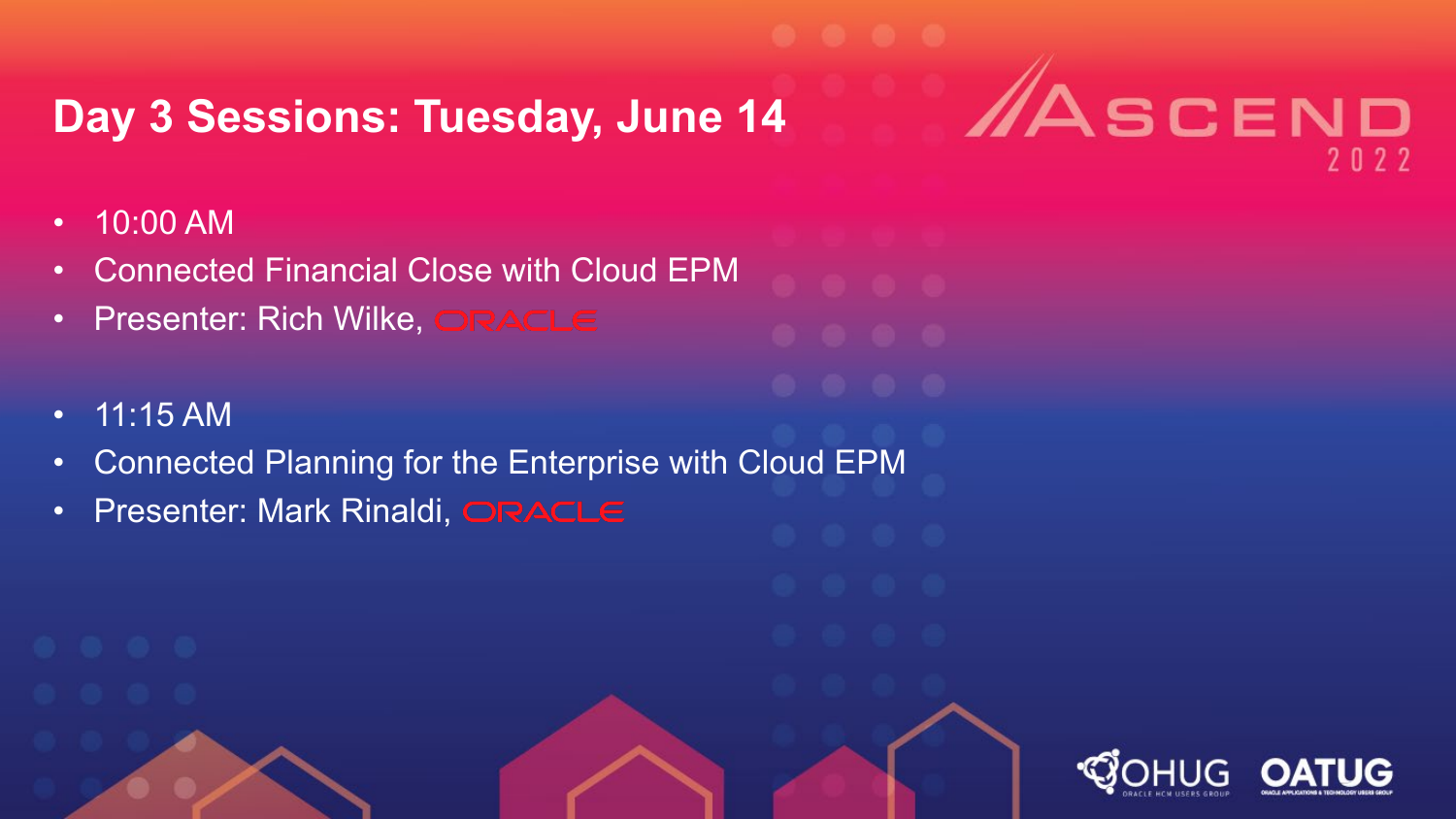#### **Day 3 Sessions: Tuesday, June 14**

- 2:00 PM
- Ask the Experts: Oracle EPM Cloud Edition
- Presenter(s): A Kate Helmer, Huron, Scott Ritter, Mindstream, + More

SCEND

- 4:00 PM
- Go Hawks From Spreadsheets to Enterprise Planning
- Presenter: David Silverstrim, Datavail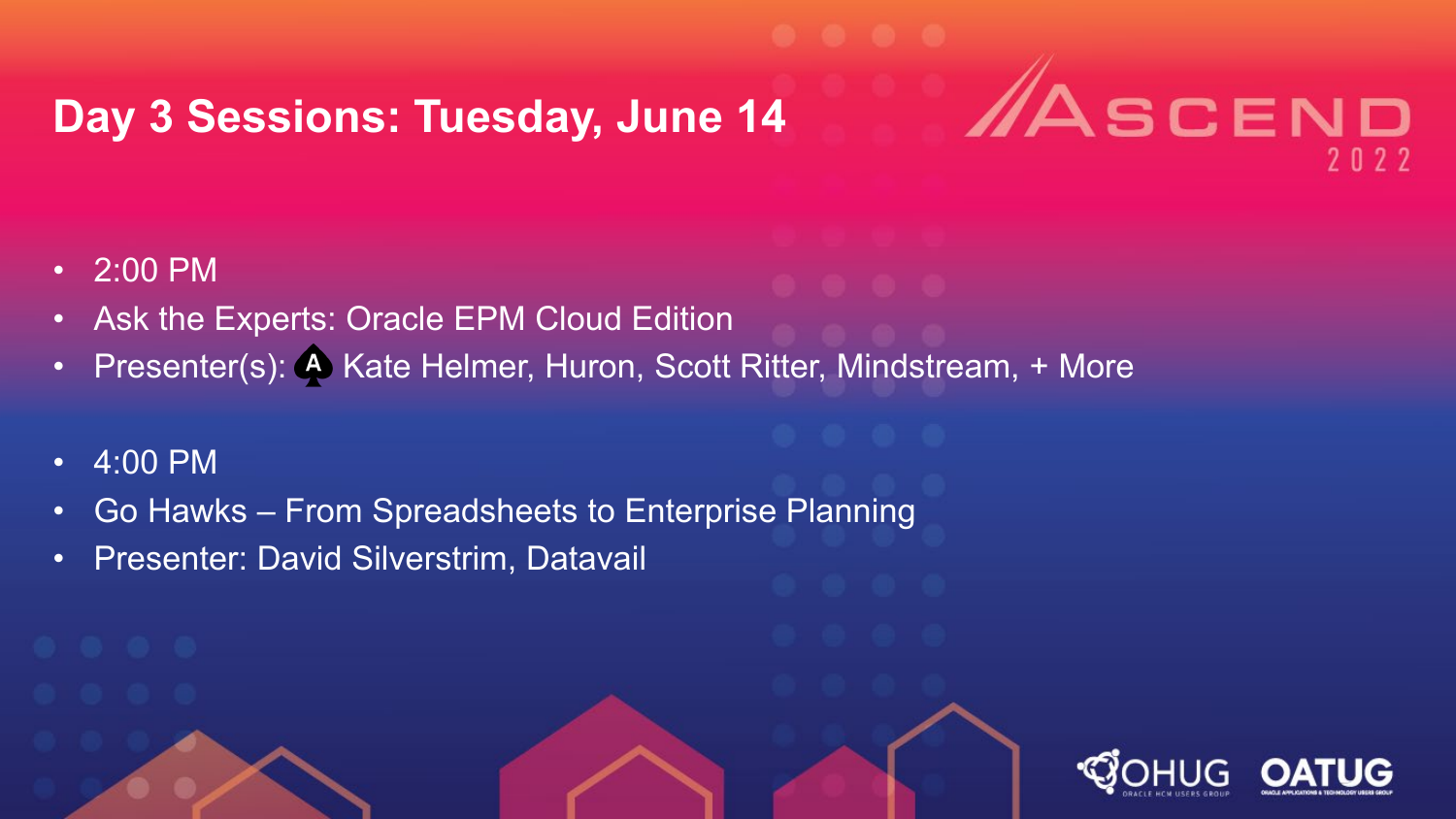# Day 4 Sessions: Wednesday, June 15 **MASCEND**



- 9:00 AM
- Simplifying Data Transfer Between EPM Applications (EDMCS, EPBCS and PCMCS) and Allocation Runs in PCMCS
- Presenter: Michelle Haynes, Blue Cross Blue Shield of Arizona
- 10:15 AM
- Breeze Through Your Financial Close Cycle with Oracle EPM Cloud
- Presenter: Hemal Parikh, NexInfo Solutions Inc.
- 10:30 AM
- The Budgeting Rollercoaster: Modeling a Day-Level Budget at Cedar Fair
- Presenter: Nick Nardi, Cedar Fair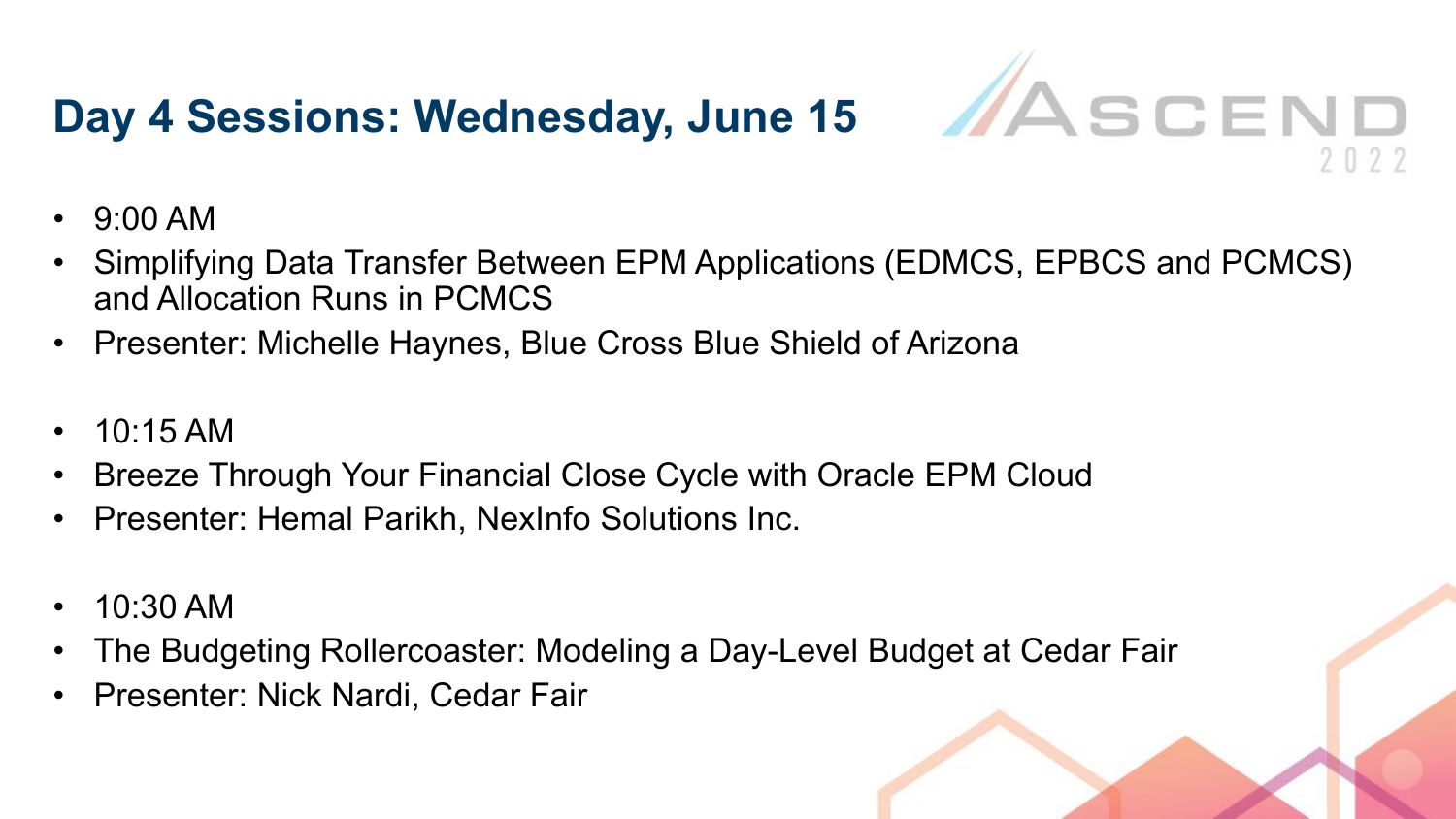#### **Call to Action!**



#### • **EPM Week will be coming August 2022**

- Over 10 sessions of EPM Content delivered Virtually!
- If you are interested in doing a Webinar for OATUG or for EPM Week please reach out to us at [geo-sig@oatug.org](mailto:geo-sig@oatug.org) or reach out to us via twitter: @HyperionUserGrp
- **The OATUG EPM/Hyperion SIG is seeking Board candidates.** As a EPM / Hyperion SIG Board Member, you will join a dedicated team of professionals working together to:
- Help promote the ideals and activities of OATUG in the EPM field
- Support communication with Oracle on direction and strategy
- Share information and experiences among users, managers, and IT professionals
- Be a conduit for recommended enhancements to Oracle products or processes
- Provide feedback to Oracle from the user community
- Facilitate conferences, training, and education among the user community
- Provide representation at national and local events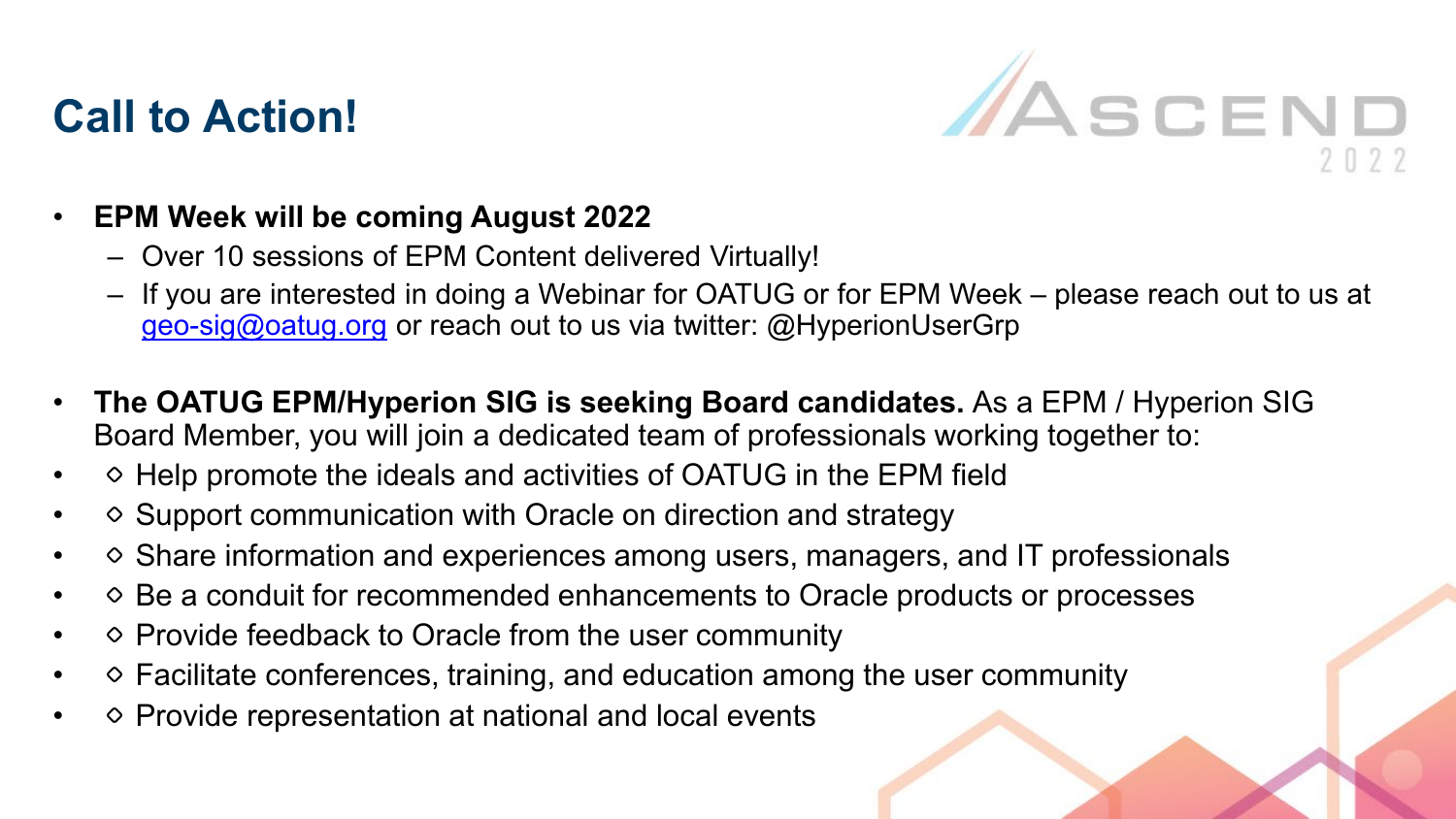# ASCEND  $2022$

# We can't wait to see you at #Ascend22! *COHUG*